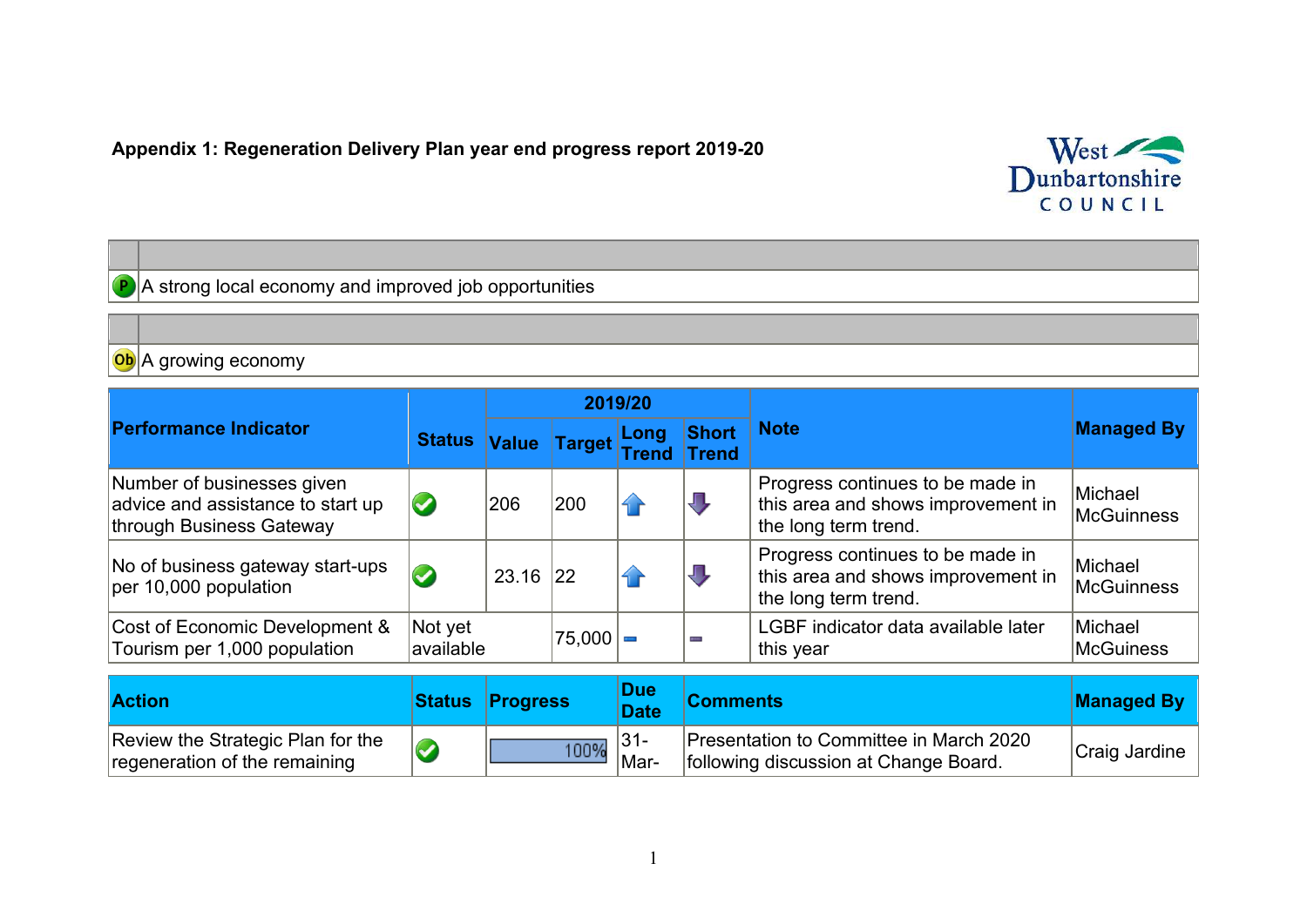| <b>Action</b>                                                                                                                     | <b>Status</b> | <b>Progress</b> | <b>Due</b><br><b>Date</b> | <b>Comments</b>                                                                                                                                                                                                                                                                                                                                                                                                                                     | <b>Managed By</b>    |
|-----------------------------------------------------------------------------------------------------------------------------------|---------------|-----------------|---------------------------|-----------------------------------------------------------------------------------------------------------------------------------------------------------------------------------------------------------------------------------------------------------------------------------------------------------------------------------------------------------------------------------------------------------------------------------------------------|----------------------|
| schools estate including the<br>production of a new Learning<br>Estate Strategy.                                                  |               |                 | 2020                      |                                                                                                                                                                                                                                                                                                                                                                                                                                                     |                      |
| <b>District Heating Energy Centre</b><br>pipework installed and centre<br>commissioned with connections to<br>existing buildings. | $\bullet$     | 100%            | $31 -$<br>Mar-<br>2020    | This action is progressing well. The energy<br>centre fit out is due to begin on the week<br>commencing 11th November with the<br>completion of the energy centre expected to<br>be February/March 2020.                                                                                                                                                                                                                                            | Craig Jardine        |
| Successfully implement the IHMS<br>into service deliver                                                                           | $\bm{\omega}$ | 100%            | $31 -$<br>Mar-<br>2020    | Although the IHMS will be included as an<br>action in the Regeneration 2020/2021<br>Delivery Plan the action for 2019/2020 has<br>been completed with all 5 milestone achieved.<br>The new IHMS went live week commencing 4<br>November 2019 and although there were and<br>continue to be challenging issues with the<br>system; this is now in use.                                                                                               | <b>Martin Feeney</b> |
| Complete the external review of<br>DLO and implement<br>recommendations                                                           | $\bm{\omega}$ | 100%            | $31 -$<br>Mar-<br>2020    | The action has been completed with all 4<br>milestones completed with good progress<br>made. The implementation of action plan<br>developed will be delivered over a 2 year<br>period with the main changes required<br>implemented for the beginning of financial<br>year 2021/2022. A further action will be<br>included within the Regeneration Delivery<br>Plan for 2020/2021 with details of the<br>significant milestones, however the action | <b>Martin Feeney</b> |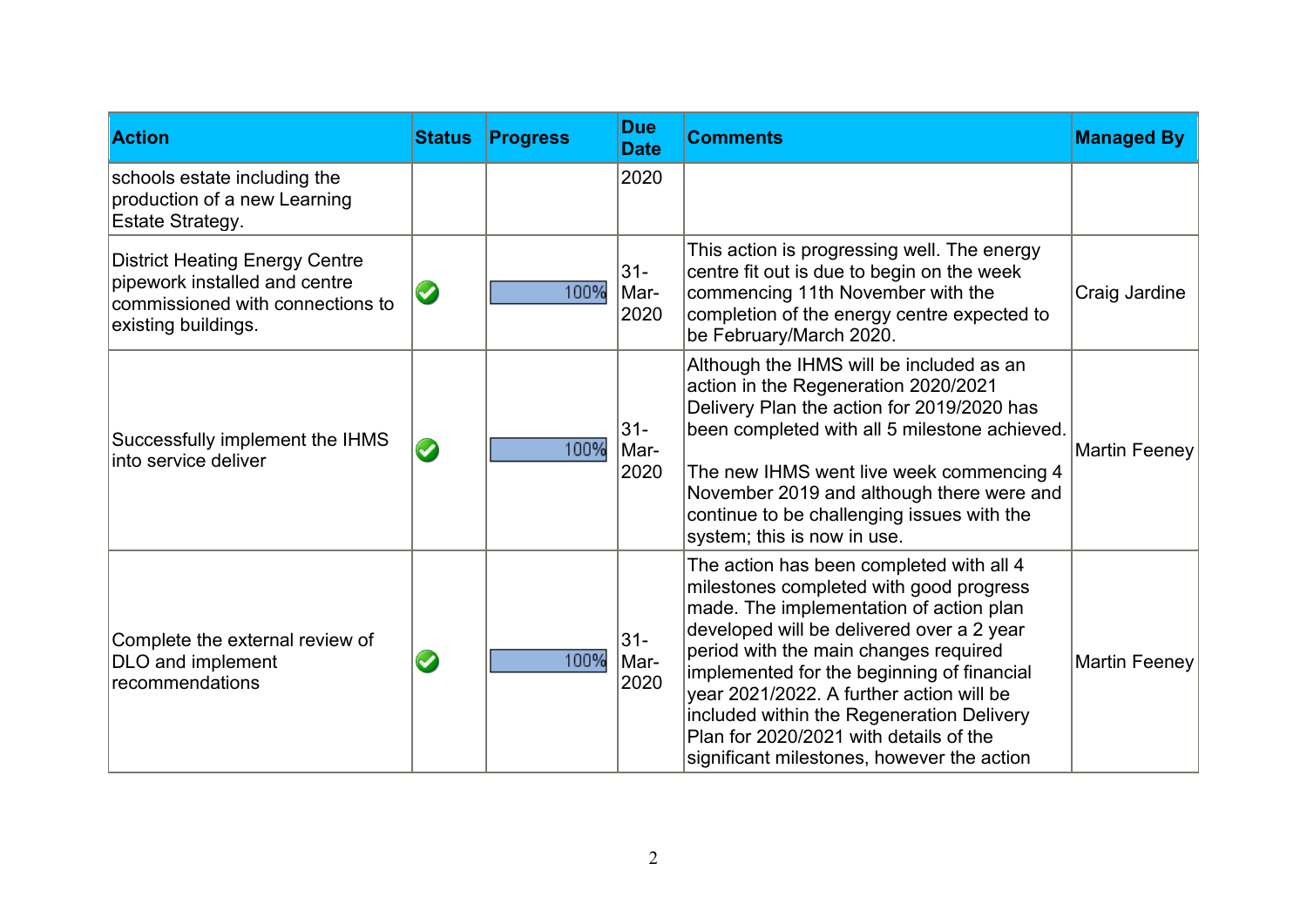| <b>Action</b>                                                                                                                                                                                  | <b>Status Progress</b> | <b>Due</b><br><b>Date</b> | <b>Comments</b>                                                                                                                                                                                                                                                                                                                                                                | <b>Managed By</b>    |
|------------------------------------------------------------------------------------------------------------------------------------------------------------------------------------------------|------------------------|---------------------------|--------------------------------------------------------------------------------------------------------------------------------------------------------------------------------------------------------------------------------------------------------------------------------------------------------------------------------------------------------------------------------|----------------------|
|                                                                                                                                                                                                |                        |                           | plan is owned by the DLO Board where<br>progress is scrutinised ensuring<br>improvements n service delivery.                                                                                                                                                                                                                                                                   |                      |
| Identify new income / work streams<br>or alternatively carryout the resizing<br>of the Housing Maintenance<br><b>Trading Operation to match</b><br>financial profile.                          | 100%                   | $31 -$<br>Mar-<br>2020    | All 5 milestones and the action have been<br>completed. New workstreams have been<br>implemented into services delivery including<br>the shower and interlinked smoke alarm<br>contracts. Resizing has also taken place to<br>match workstreams and funding.                                                                                                                   | Martin Feeney        |
| Deliver final phase of Queens Quay<br>Infrastructure work including<br>Utilities, Basin works, and roads<br>connections across the site and<br>commence sale of plots to housing<br>developers | 83%                    | $31 -$<br>Mar-<br>2020    | The £15.62m infrastructure works is now<br>progressing well with Basin works, utilities<br>and Roads infrastructure on schedule. These<br>works were initially delayed to align with the<br>District Heating Energy Centre and<br>associated pipework. The works are nearing<br>completion and one private sector housing<br>inquiry for 300+ units is progressing positively. | Michael<br>McGuiness |

P Efficient and effective frontline services that improve the everyday lives of residents

## Ob A committed and skilled workforce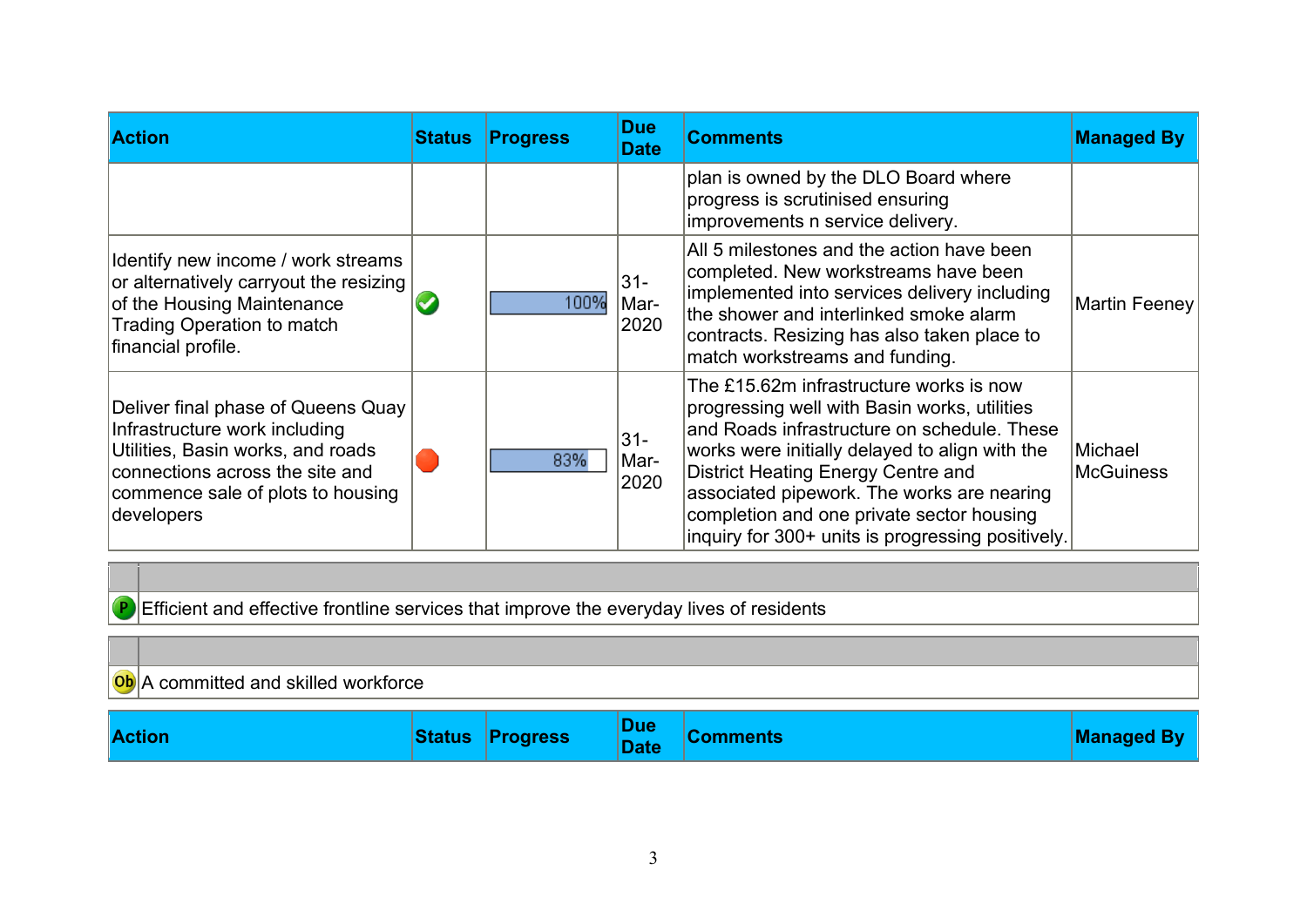| <b>Action</b>                                                                                                                             | <b>Status</b> | <b>Progress</b> | <b>Due</b><br><b>Date</b> | <b>Comments</b>                                                                                                   | <b>Managed By</b> |
|-------------------------------------------------------------------------------------------------------------------------------------------|---------------|-----------------|---------------------------|-------------------------------------------------------------------------------------------------------------------|-------------------|
| <b>Prioritise visibility and</b><br>communication of manager and<br>lleaders and demonstrate<br>appreciation and recognition of<br>∣teams |               | 100%            | 31-<br>Mar-<br>2020       | This action is progressing as planned. All<br>managers are working with their teams to<br>implement improvements. | Jim McAloon       |

**Ob** A continuously improving Council delivering best value

| <b>Action</b>                                                                                                                                                                   | <b>Status</b> | <b>Progress</b> | <b>Due</b><br><b>Date</b> | <b>Comments</b>                                                                                                                                                                                                                                                                                                                                                                                                                                                                                                                                                                                                     | <b>Managed By</b> |
|---------------------------------------------------------------------------------------------------------------------------------------------------------------------------------|---------------|-----------------|---------------------------|---------------------------------------------------------------------------------------------------------------------------------------------------------------------------------------------------------------------------------------------------------------------------------------------------------------------------------------------------------------------------------------------------------------------------------------------------------------------------------------------------------------------------------------------------------------------------------------------------------------------|-------------------|
| Deliver the allocated General<br>Services investment programme<br>projects for 2019/20                                                                                          | $\bullet$     | 100%            | $31 -$<br>Mar-<br>2020    | This action is on track for completion by year<br>end. All spend review has been completed.                                                                                                                                                                                                                                                                                                                                                                                                                                                                                                                         | Craig Jardine     |
| Complete 2019/2020 asset<br>management capital improvement<br>projects to a high standard, on time $\mathcal{O}$<br>and within budget whilst achieving<br>client spend profiles |               | 100%            | $31 -$<br>Mar-<br>2020    | This action has been completed with good<br>progress evident in most asset management<br>capital funded projects. Generally projects have<br>been completed on time, to agreed budgets<br>and to a very high standard. Areas where<br>performance could improve either from the<br>client or Building Services sides are discussed<br>at joint meetings. Looking forward, there are a<br>number of projects required to be completed by<br>specific timeframes in 2020/2021 and<br>resources are being reviewed within Building<br>Services 2020/2021 workforce planning<br>programme to ensure timeframes are met. | Craig Jardine     |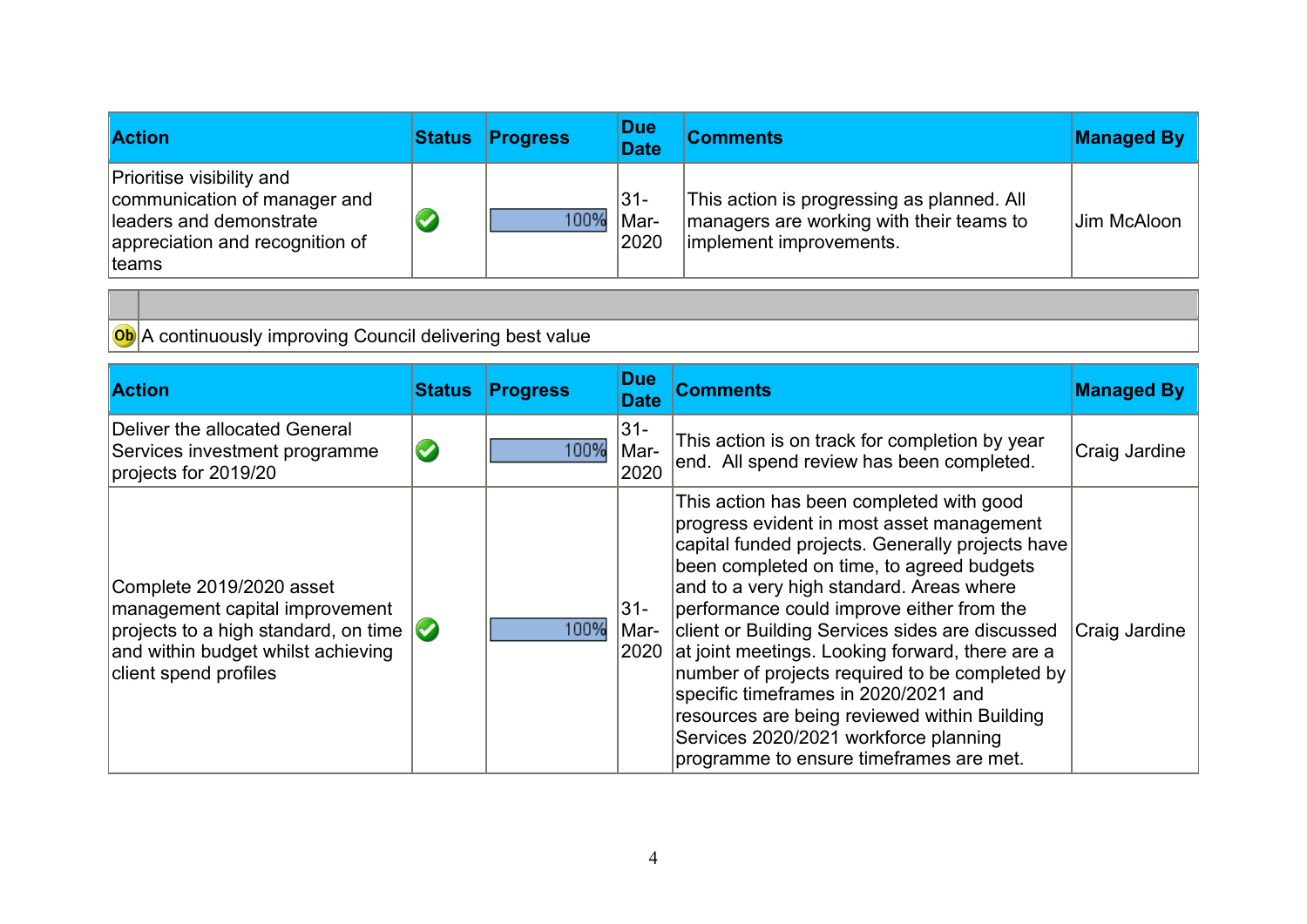| <b>Action</b>                                                                                                | <b>Status</b> | <b>Progress</b> | <b>Due</b><br><b>Date</b> | <b>Comments</b>                                                                                                                                                                                                                                                                                                                                                                                                                                                                                                       | <b>Managed By</b>           |
|--------------------------------------------------------------------------------------------------------------|---------------|-----------------|---------------------------|-----------------------------------------------------------------------------------------------------------------------------------------------------------------------------------------------------------------------------------------------------------------------------------------------------------------------------------------------------------------------------------------------------------------------------------------------------------------------------------------------------------------------|-----------------------------|
| Make progress in the development<br>for commercial house build projects                                      |               | 33%             | 31-<br>Mar-<br>2020       | Good progress was made during 2019/20 on<br>this this action. A procurement exercise to<br>engage with the market to establish interest<br>from suitably interested parties has been<br>carried out. An initial meeting and presentation<br>has taken place with a follow-up submission<br>outlining a scope and routes/options to<br>delivering a strategic business case. This is<br>currently being considered by officers. Due to<br>COVID-19 this action will be carried over to be<br>completed during 2020/21. | Alan Young                  |
| Make progress in the development<br>for commercial activities to identify<br>opportunities for income growth | $\bullet$     | 100%            | $31 -$<br>Mar-<br>2020    | This action has been completed successfully.                                                                                                                                                                                                                                                                                                                                                                                                                                                                          | Michael<br><b>McGuiness</b> |

| <b>Risk</b>                                                                   | <b>Current Risk</b><br><b>Matrix</b> | <b>Target Risk</b><br><b>Matrix</b>       | <b>Latest Note</b>                                                                                                                                                                                                                                                                                      | <b>Assigned To</b> |
|-------------------------------------------------------------------------------|--------------------------------------|-------------------------------------------|---------------------------------------------------------------------------------------------------------------------------------------------------------------------------------------------------------------------------------------------------------------------------------------------------------|--------------------|
| Service Review – implement<br>changes to ensure service is fit for<br>purpose | Likelihood<br>Impact                 | kelihood<br>O<br>Impact                   | Risk will continue over the 2 year programme<br>to implement necessary changes to structures<br>and delivery model.                                                                                                                                                                                     | Martin Feeney      |
| <b>IHMS</b> – implement system and<br>embed to service delivery               | ikelihood<br>Impact                  | ikelihood<br>$\overline{\circ}$<br>Impact | IHMS has been implemented and being used<br>by response repair team and further works<br>continue to improve system functionality. At<br>present the system has been rolled out to the<br>$ $ response teams and work will continue over the $ $<br>year for further roll out across all service teams. | Martin Feeney      |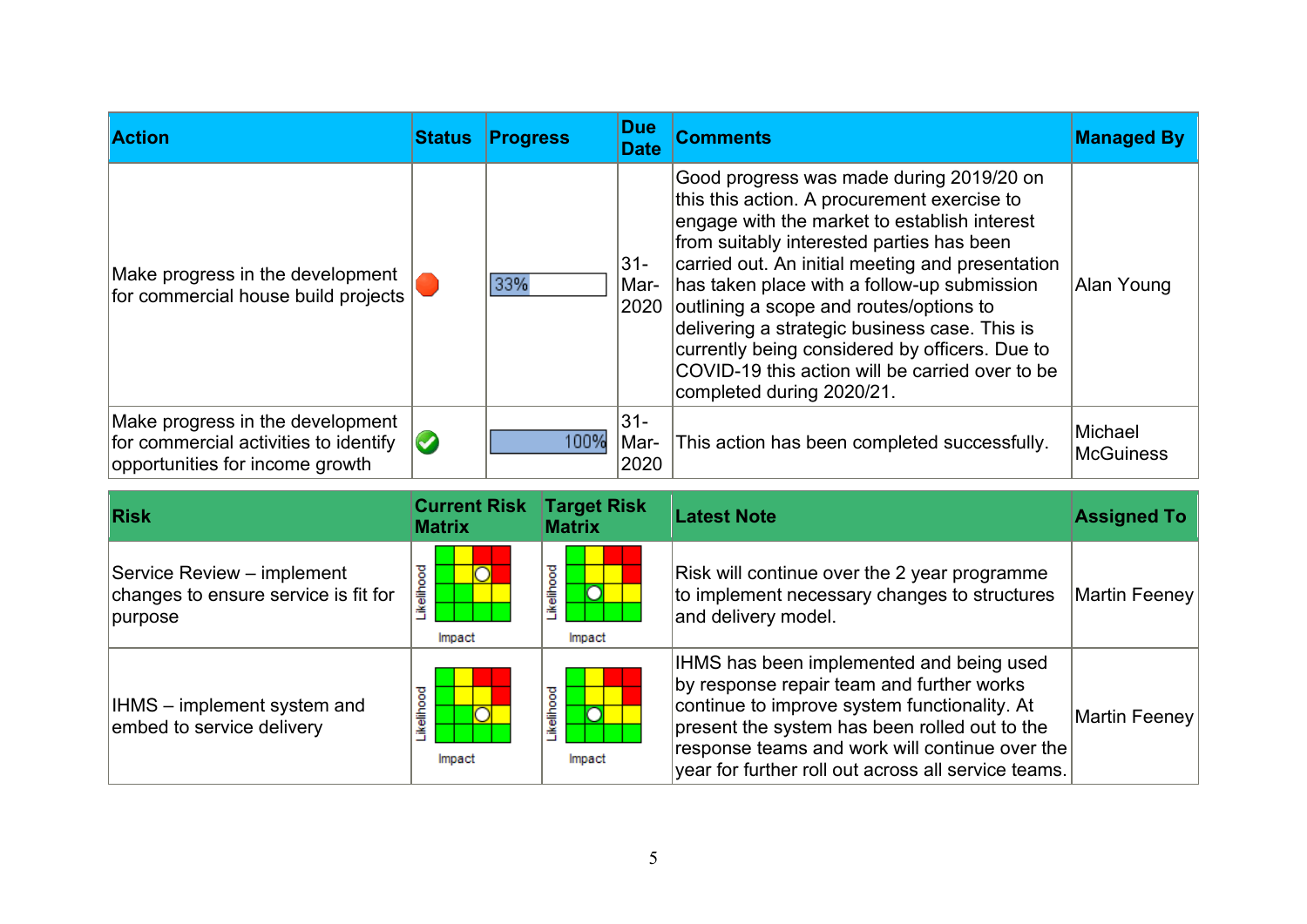| Risk                                                | <b>Current Risk</b><br><b>Matrix</b> | <b>Target Risk</b><br><b>Matrix</b>       | <b>Latest Note</b>                                                                                                                                                                                            | <b>Assigned To</b>           |
|-----------------------------------------------------|--------------------------------------|-------------------------------------------|---------------------------------------------------------------------------------------------------------------------------------------------------------------------------------------------------------------|------------------------------|
| <b>Failure to deliver Queens Quay</b><br>Masterplan | ğ<br>竈<br>≚<br>Impact                | ikelihood<br>$\overline{\rm O}$<br>Impact | Final stages of delivering the £15.62m<br>Infrastructure works the key risk for the overall<br>masterplanned site is securing house builders<br>to provide the financial and economic returns<br>anticipated. | Michael<br><b>McGuinness</b> |

Ob Sustainable & attractive local communities

|                                                                               |                     | 2019/20       |         |               |                              |                                                                                                                                                                                         |                              |
|-------------------------------------------------------------------------------|---------------------|---------------|---------|---------------|------------------------------|-----------------------------------------------------------------------------------------------------------------------------------------------------------------------------------------|------------------------------|
| <b>Performance Indicator</b>                                                  | <b>Status Value</b> |               | Target  | Long<br>Trend | <b>Short</b><br><b>Trend</b> | <b>Note</b>                                                                                                                                                                             | <b>Managed By</b>            |
| Tonnage of carbon dioxide<br>emissions from Council operations<br>land assets |                     | 24,39<br>4    | 27,997  |               | Ī                            | Target exceeded and demonstrates a<br>7% reduction in C02 emissions from<br>last financial year or a 26% total<br>reduction since the 2012/13 baseline<br>year.                         | Craig Jardine                |
| Proportion of properties receiving<br>superfast broadband                     |                     | 99.2<br>$\%$  | $100\%$ |               |                              | Although target has ben narrowly<br>missed performance in this area<br>continues and is reflected in the<br>improvement in both the short and<br>long term trend.                       | Craig Jardine                |
| <b>Town Vacancy Rates</b>                                                     |                     | 12.67<br>$\%$ | 11.4%   |               | Ī                            | Due to COVID19 the annual<br>inspection cannot be carried out, in<br>the absence of accurate data we will<br>continue to use the previous years<br>count as a measure until such time a | Michael<br><b>McGuinness</b> |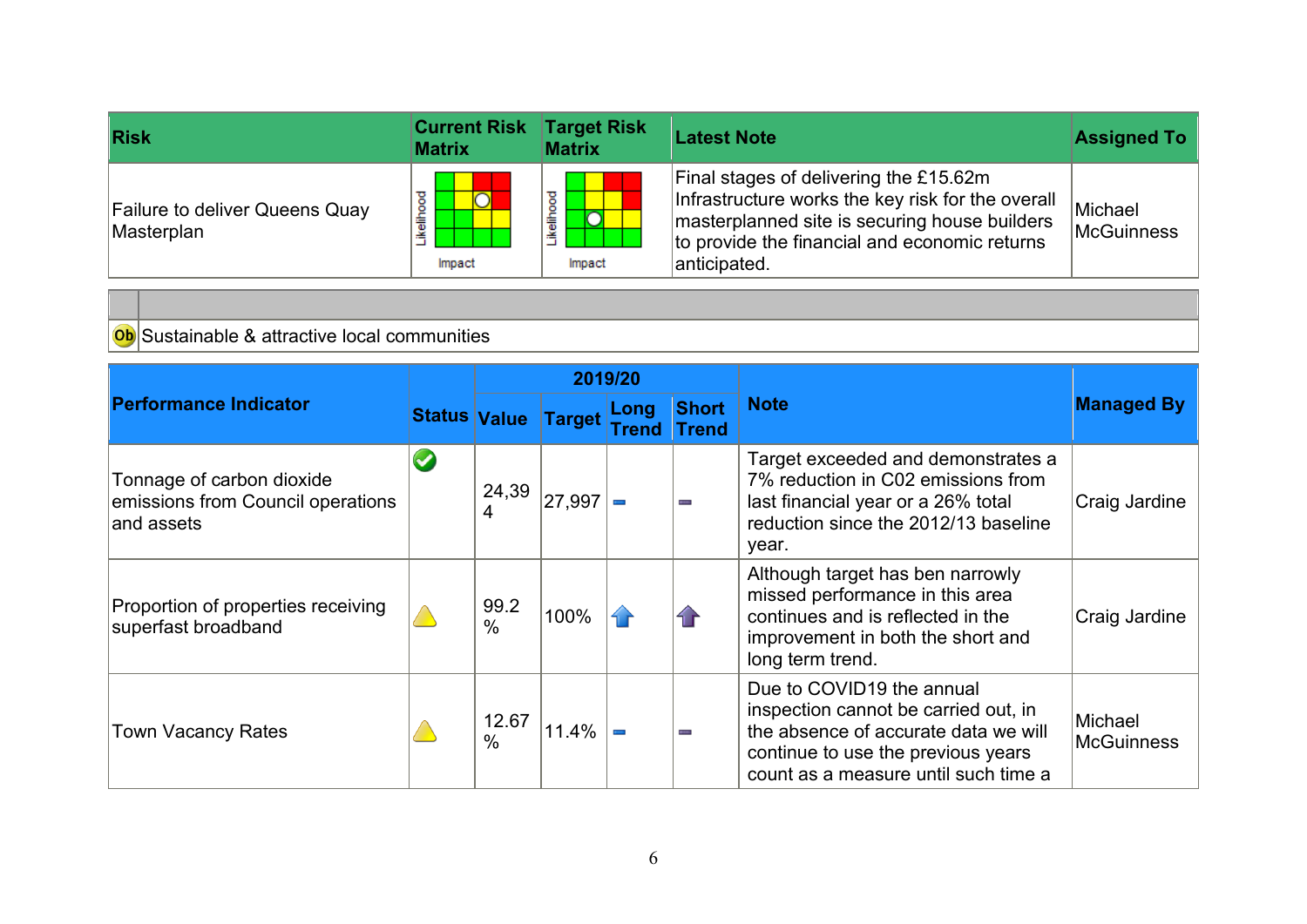| <b>Performance Indicator</b>                                                                       |                     | 2019/20       |              |                      |                       |                                                                                                                                                                                                                                         |                              |
|----------------------------------------------------------------------------------------------------|---------------------|---------------|--------------|----------------------|-----------------------|-----------------------------------------------------------------------------------------------------------------------------------------------------------------------------------------------------------------------------------------|------------------------------|
|                                                                                                    | Status Value Target |               |              | Long<br><b>Trend</b> | Short<br><b>Trend</b> | <b>Note</b>                                                                                                                                                                                                                             | <b>Managed By</b>            |
|                                                                                                    |                     |               |              |                      |                       | new survey can be accurately carried<br>out.                                                                                                                                                                                            |                              |
| Immediately available employment<br>land as a % of total land allocated<br>for employment purposes |                     | 43.63<br>$\%$ | 43.63 <br>'% |                      | mm.                   | Due to COVID19 the annual<br>inspection cannot be carried out, in<br>the absence of accurate data we will<br>continue to use the previous years<br>count as a measure until such time a<br>new survey can be accurately carried<br>out. | Michael<br><b>McGuinness</b> |

| <b>Risk</b>                                               | <b>Current Risk</b><br><b>Matrix</b> | <b>Target Risk</b><br><b>Matrix</b> | <b>Latest Note</b>                                                                                                                                                                                                                                                                                | <b>Assigned To</b> |
|-----------------------------------------------------------|--------------------------------------|-------------------------------------|---------------------------------------------------------------------------------------------------------------------------------------------------------------------------------------------------------------------------------------------------------------------------------------------------|--------------------|
| Failure to deliver Queens Quay<br>District Heating system | ikelihood<br>Impact                  | ikelihood<br>O<br>Impact            | Project progressing well with completion date<br>expected to be November 2020.                                                                                                                                                                                                                    | Craig Jardine      |
| <b>Exxon City Deal Project</b>                            | <b>kelihood</b><br>Impact            | .ikelihood<br>n<br>Impact           | Following the approval of the Refreshed<br>Business Case the project Board continues to<br>monitor and approve limited expenditure until a Michael<br>site transfer is agreed between the Council and McGuinness<br>ExxonMobil, Therefore budget is being<br>managed appropriately at this stage. |                    |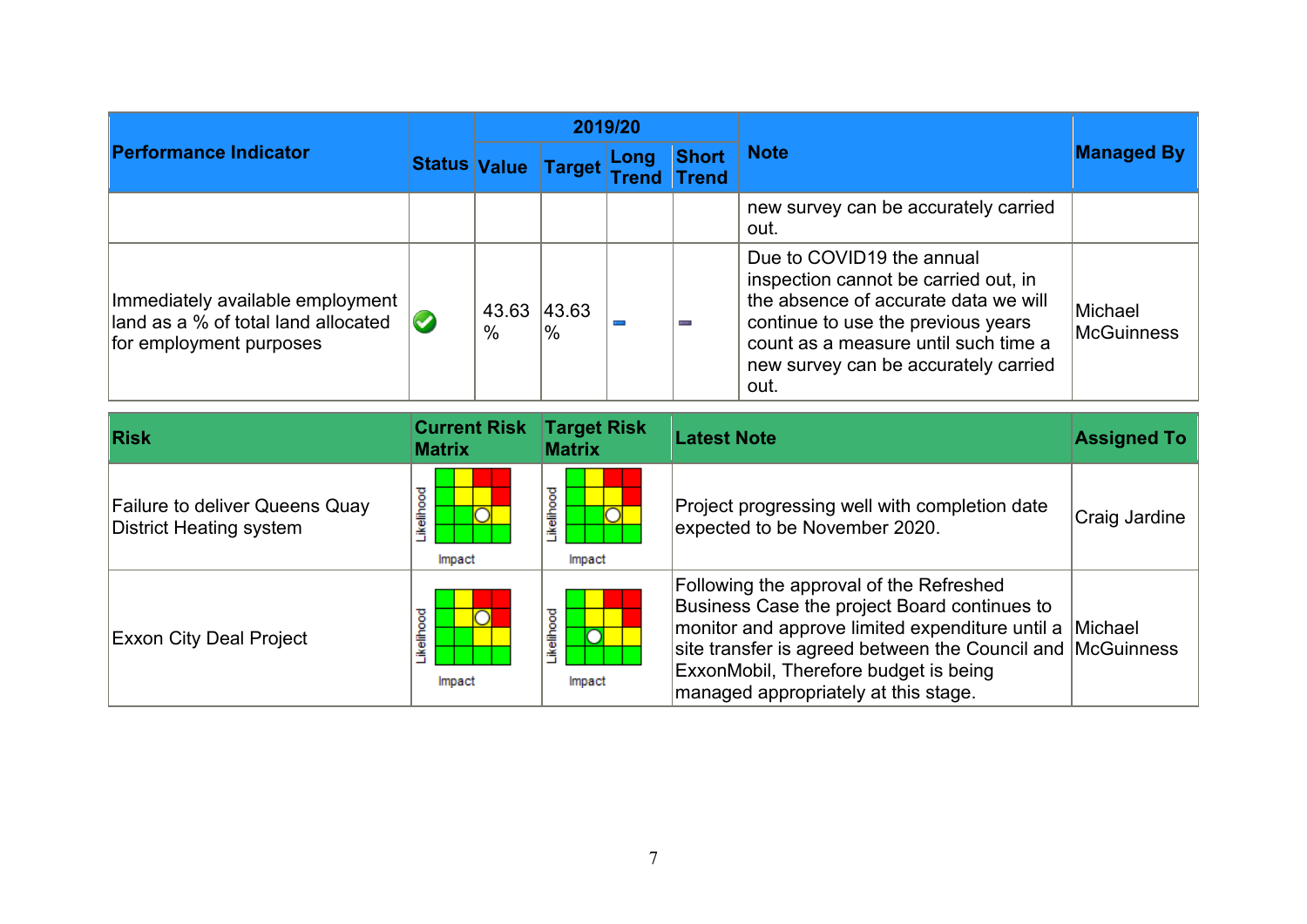| <b>Risk</b>     | <b>Current Risk</b><br><b>Matrix</b> | <b>Target Risk</b><br><b>Matrix</b> | <b>Latest Note</b>                                                                                                                                                                                                                                                                                                                                                                                                                                                                                       | <b>Assigned To</b>                                                                      |
|-----------------|--------------------------------------|-------------------------------------|----------------------------------------------------------------------------------------------------------------------------------------------------------------------------------------------------------------------------------------------------------------------------------------------------------------------------------------------------------------------------------------------------------------------------------------------------------------------------------------------------------|-----------------------------------------------------------------------------------------|
| Councils Assets | Likelihood<br>Impact                 | Likelihood<br>Ō<br>Impact           | The managers responsible for Council Assets<br>have reviewed this risk in relation to current<br>asset condition and the score at present should<br>remain unchanged. Ongoing investment and<br>control measures remain in place with<br>appropriate asset management plans.<br>Cautionary note that this risk may increase<br>should there be a lack of maintenance and<br>investment funds as this will have an impact on<br>asset conditions and their suitability to meet the<br>standards expected. | Craig Jardine;  <br>Michelle Lynn;<br>Gail<br>Macfarlane;<br>Jim McAloon;<br>Alan Young |

**P** Open, accountable and accessible local government

## Ob Equity of access for all residents

| <b>Performance Indicator</b>                                                                                           |  | 2019/20   |                     |               |                       |                                                                                                                                                                                                                 | <b>Managed By</b> |
|------------------------------------------------------------------------------------------------------------------------|--|-----------|---------------------|---------------|-----------------------|-----------------------------------------------------------------------------------------------------------------------------------------------------------------------------------------------------------------|-------------------|
|                                                                                                                        |  |           | Status Value Target | Long<br>Trend | Short<br><b>Trend</b> | <b>Notes</b>                                                                                                                                                                                                    |                   |
| Percentage of council buildings in<br>which all public areas are suitable<br>for and accessible to disabled<br> people |  | 96.5% 92% |                     |               |                       | As a result of building reassessment<br>progress for this indicator continues<br>with the which represents a small<br>increase of 0.1% from the previous<br>year and significantly above target for<br>2019/20. | Craig Jardine     |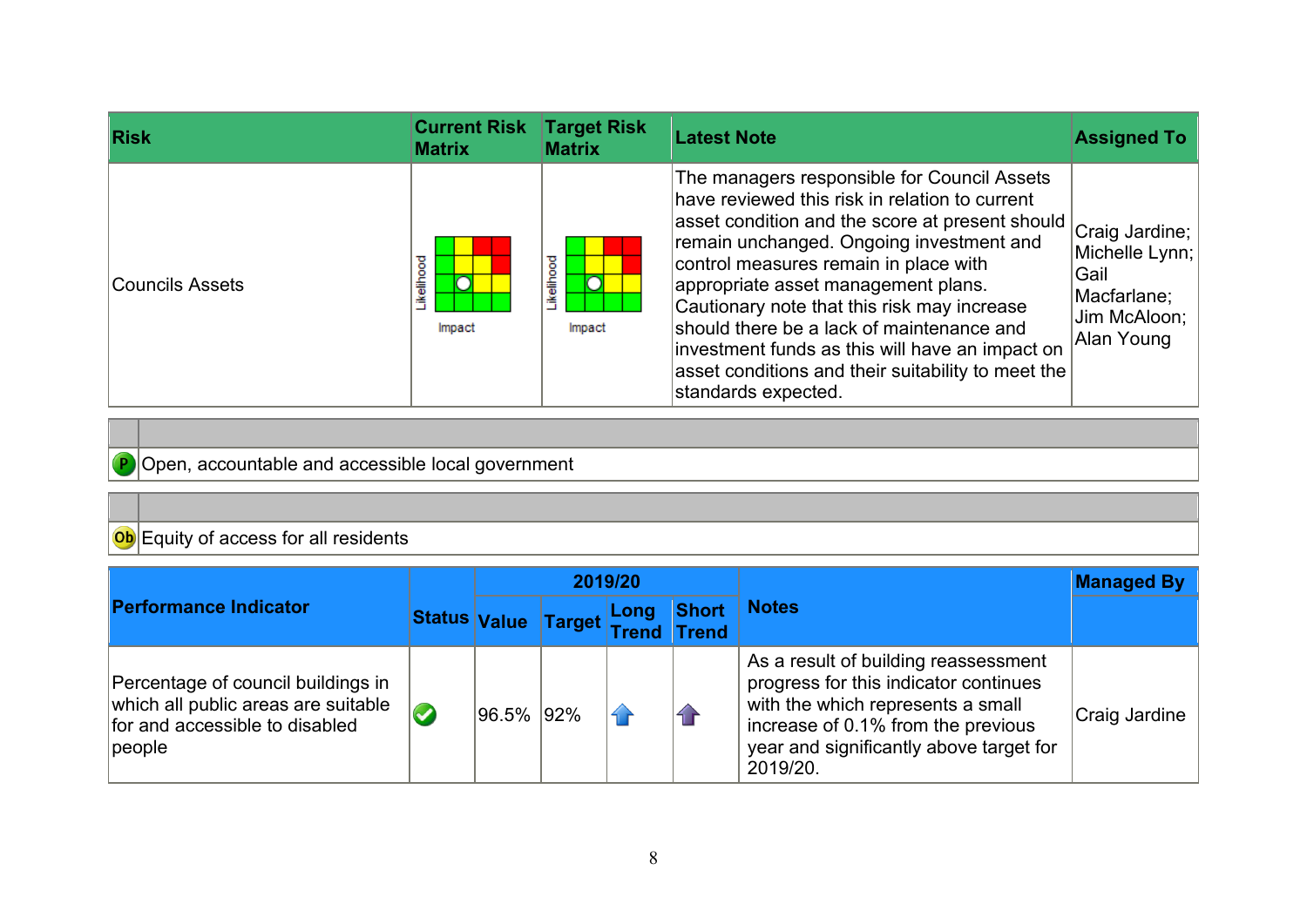|                                                                                                           |                       |           |                            | 2019/20       |                       |                                                                                                                                                                                                                                                                                                                                   | <b>Managed By</b> |
|-----------------------------------------------------------------------------------------------------------|-----------------------|-----------|----------------------------|---------------|-----------------------|-----------------------------------------------------------------------------------------------------------------------------------------------------------------------------------------------------------------------------------------------------------------------------------------------------------------------------------|-------------------|
| <b>Performance Indicator</b>                                                                              |                       |           | <b>Status Value Target</b> | Long<br>Trend | Short<br><b>Trend</b> | <b>Notes</b>                                                                                                                                                                                                                                                                                                                      |                   |
| Proportion of operational buildings<br>that are suitable for their current<br>use %                       | $\blacktriangleright$ | 93.3% 92% |                            |               |                       | We continue to work with colleagues<br>across various services to ensure that<br>operational buildings is suitable for<br>current use. This is regularly<br>monitored and processes are in place<br>to accommodate any changes<br>required across the authority to<br>ensure that the suitability for current<br>use is achieved. | Craig Jardine     |
| Proportion of internal floor area of<br>operational buildings in satisfactory $\mathcal O$<br>condition % |                       | 89.1% 89% |                            |               |                       | Progress continues to be made in this<br>area and shows improvement in both<br>the short and long term trend.                                                                                                                                                                                                                     | Craig Jardine     |

**P** Supported individuals, families and carers living independently and with dignity

Ob More affordable and suitable housing options

| <b>Performance Indicator</b>                   | <b>Status</b> | 2019/20                  |             |  |                |                                                                                               |                   |
|------------------------------------------------|---------------|--------------------------|-------------|--|----------------|-----------------------------------------------------------------------------------------------|-------------------|
|                                                |               | <b>Value</b>             | Target Long |  | Short<br>Trend | <b>Notes</b>                                                                                  | <b>Managed By</b> |
| Percentage of repairs appointments<br>$ $ kept |               | 90.28 <br>$\frac{10}{6}$ | 90%         |  |                | Progress continues in this area and is<br>reflected in both the short and long<br>term trend. | Martin Feeney     |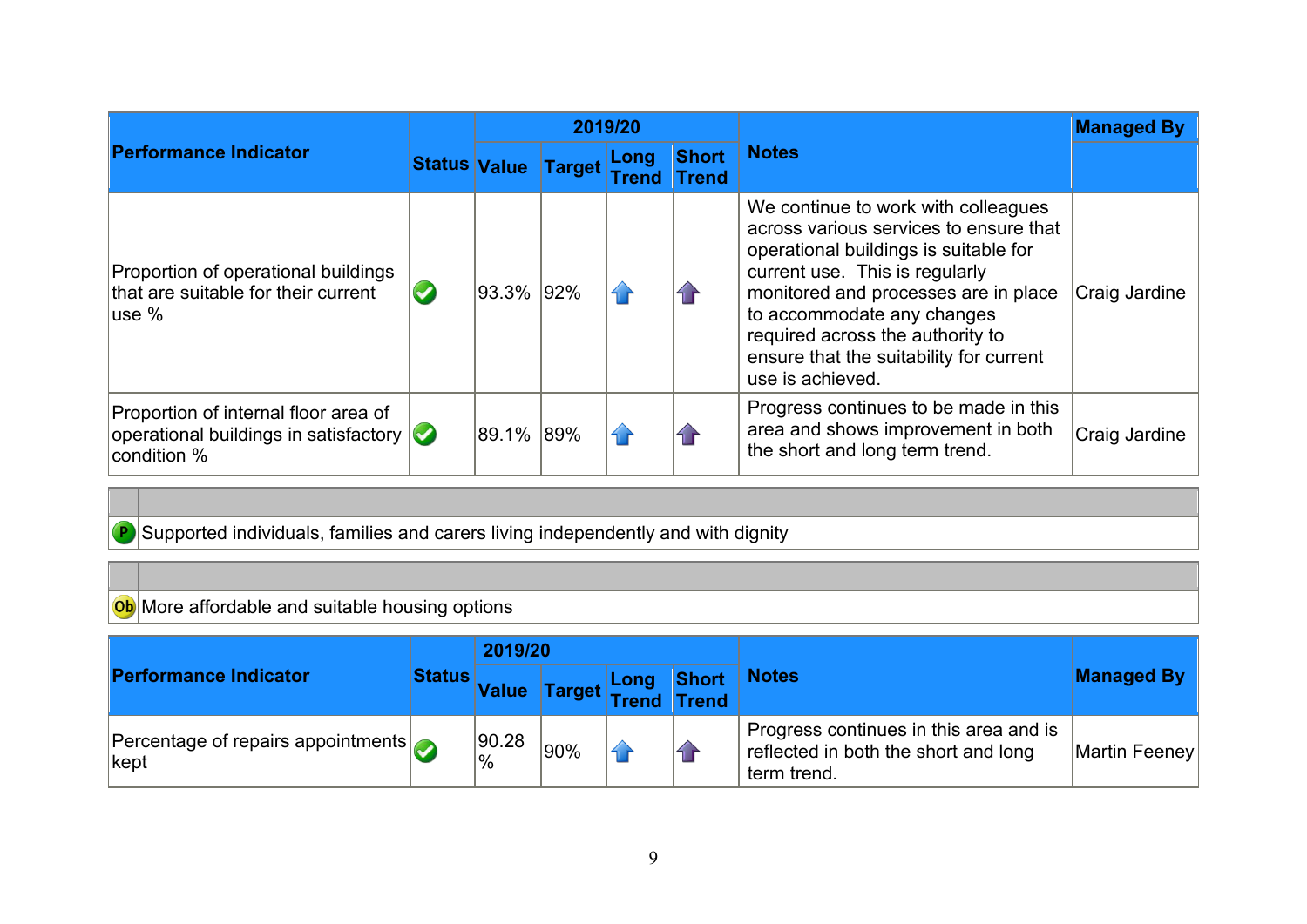|                                                                                                                              |               | 2019/20                |               |                             |                              |                                                                                                                                                                                                                                                                                             |                      |
|------------------------------------------------------------------------------------------------------------------------------|---------------|------------------------|---------------|-----------------------------|------------------------------|---------------------------------------------------------------------------------------------------------------------------------------------------------------------------------------------------------------------------------------------------------------------------------------------|----------------------|
| <b>Performance Indicator</b>                                                                                                 | <b>Status</b> | <b>Value</b>           | <b>Target</b> | <b>Long</b><br><b>Trend</b> | <b>Short</b><br><b>Trend</b> | <b>Notes</b>                                                                                                                                                                                                                                                                                | <b>Managed By</b>    |
| % of properties that require a gas<br>safety record which had a gas<br>check and record completed by the<br>anniversary date | $\bullet$     | 100%                   | 100%          | i F                         | m.                           | Progress continues in this area and is<br>reflected in the long term trend.                                                                                                                                                                                                                 | <b>Martin Feeney</b> |
| Percentage of reactive repairs<br>carried out completed right first<br>Itime                                                 | $\bullet$     | 92.91<br>$\frac{0}{0}$ | 91%           |                             | 1 P                          | Following the introduction of IHMS in<br>December the performance rate has<br>increased and the annual target for<br>right first time reactive repairs has<br>been exceeded target for 2019/20.                                                                                             | <b>Martin Feeney</b> |
| Average length of time taken to<br>complete emergency repairs                                                                |               | 4.56                   | 3.4           | J,                          | $\blacksquare$               | Target has not been met for this area<br>of performance and is slightly below<br>performance of previous year also. It<br>is anticipated that improvements to<br>the reporting process and use of new<br>technologies will be realised in the<br>coming year.                               | <b>Martin Feeney</b> |
| % of council dwellings that meet<br>the Scottish Housing Quality<br><b>Standard</b>                                          |               | 95.57<br>$\frac{0}{0}$ | 95.9%         | 1 F                         | 1 F                          | The percentage of council dwellings<br>that meet the SHQS standards has<br>fallen slightly short of the target for<br>2019/20 although shows significant<br>improvement from the previous year.<br>SHQS compliance continues to<br>improve and work is ongoing to<br>improve this position. | Alan Young           |
| Average time taken to complete<br>non-emergency repairs                                                                      | $\bullet$     | 5.25                   | 5.7           |                             |                              | Progress continues in this area and is<br>reflected in both the short and long                                                                                                                                                                                                              | <b>Martin Feeney</b> |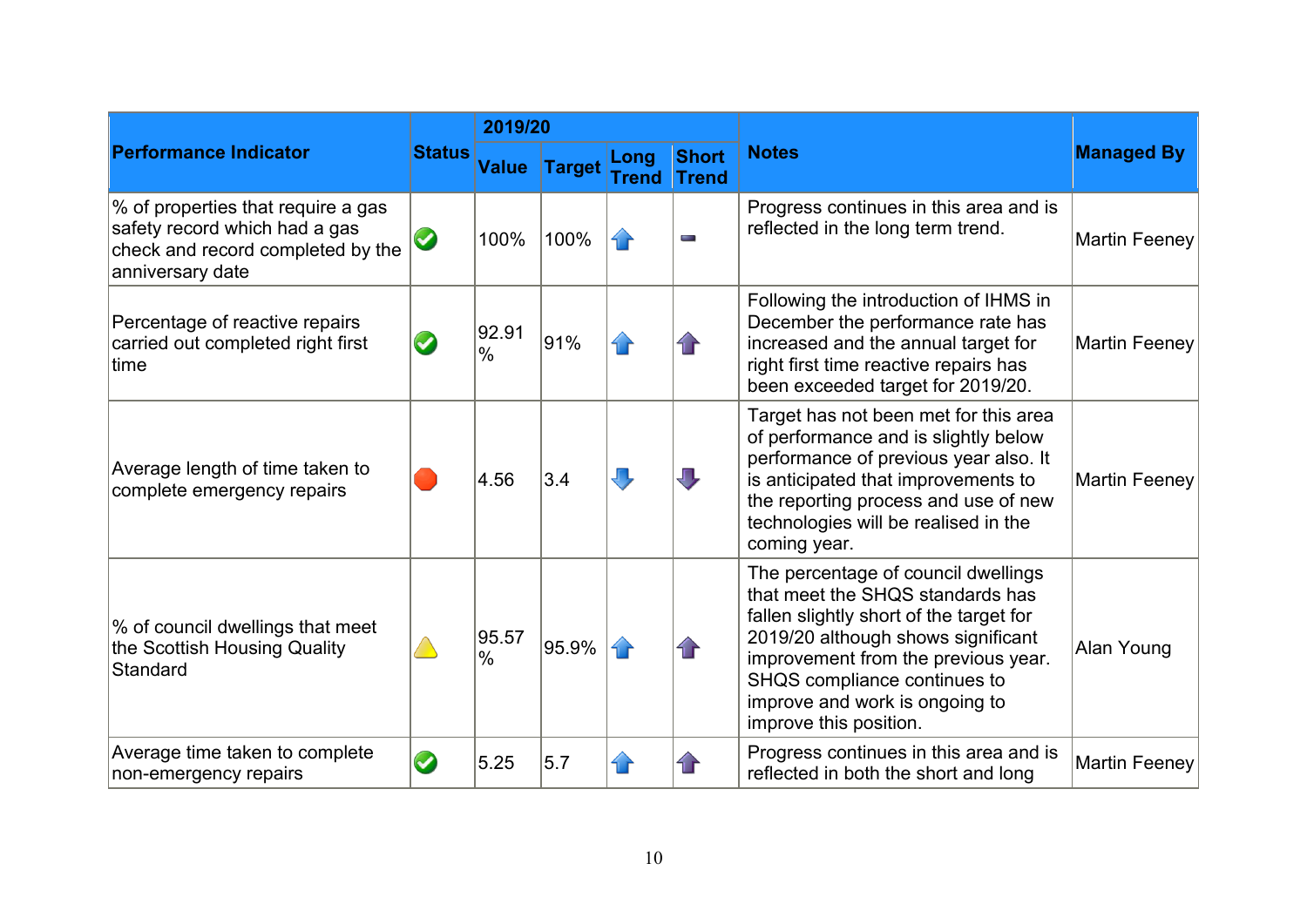| <b>Performance Indicator</b>                                | <b>Status</b> | 2019/20      |               |  |                                    |                                                                                                                                                               |                   |
|-------------------------------------------------------------|---------------|--------------|---------------|--|------------------------------------|---------------------------------------------------------------------------------------------------------------------------------------------------------------|-------------------|
|                                                             |               | <b>Value</b> | <b>Target</b> |  | Short<br>Long Short<br>Trend Trend | <b>Notes</b>                                                                                                                                                  | <b>Managed By</b> |
|                                                             |               |              |               |  |                                    | trend.                                                                                                                                                        |                   |
| Percentage of council houses that<br>are energy efficient % |               |              | 100% 100%     |  | ļ                                  | This is measured against the original<br>energy efficiency standard in SHQS<br>for 2019-20.<br>2020-21 will be measured against the<br>higher EESSH standard. | Alan Young        |

| <b>Action</b>                                                                                                                                                  | <b>Statu</b>          | <b>Progress</b> | <b>Due</b><br><b>Date</b>   | <b>Comments</b>                                                                                                                                                                                                                                                                                                                                                                                                                                                                  | <b>Managed By</b> |
|----------------------------------------------------------------------------------------------------------------------------------------------------------------|-----------------------|-----------------|-----------------------------|----------------------------------------------------------------------------------------------------------------------------------------------------------------------------------------------------------------------------------------------------------------------------------------------------------------------------------------------------------------------------------------------------------------------------------------------------------------------------------|-------------------|
| Complete 2019/2020 housing asset<br>capital improvement projects to a<br>high standard, on time and within<br>budget whilst achieving client<br>spend profiles | $\blacktriangleright$ | 100% Mar-       | 31-<br>2020                 | This action has been completed with good<br>progress evident in most housing asset<br>management capital funded projects. These<br>have been completed on time, in agreed or<br>varied budgets and to a high standard. Areas<br>where performance could improve are<br>discussed in management and one to one<br>meetings and where resource is the main<br>contributing factor; these are being reviewed<br>within Building Services 2020/2021 workforce<br>planning programme. | Alan Young        |
| Deliver the HRA Capital Investment $\bigcirc$<br>programme for 2019/20.                                                                                        |                       |                 | $31 -$<br>100% Mar-<br>2020 | 2019/20 HRA Capital Programme complete.<br>Officers currently collating information for SHR<br>annual returns, once information is fully<br>available this note will be updated for key<br>outcomes.                                                                                                                                                                                                                                                                             | Alan Young        |
| Ensure the Council's Housing stock $\bigcirc$                                                                                                                  |                       | 100% 31-        |                             | Officers continue to progress the core HRA                                                                                                                                                                                                                                                                                                                                                                                                                                       | Alan Young        |